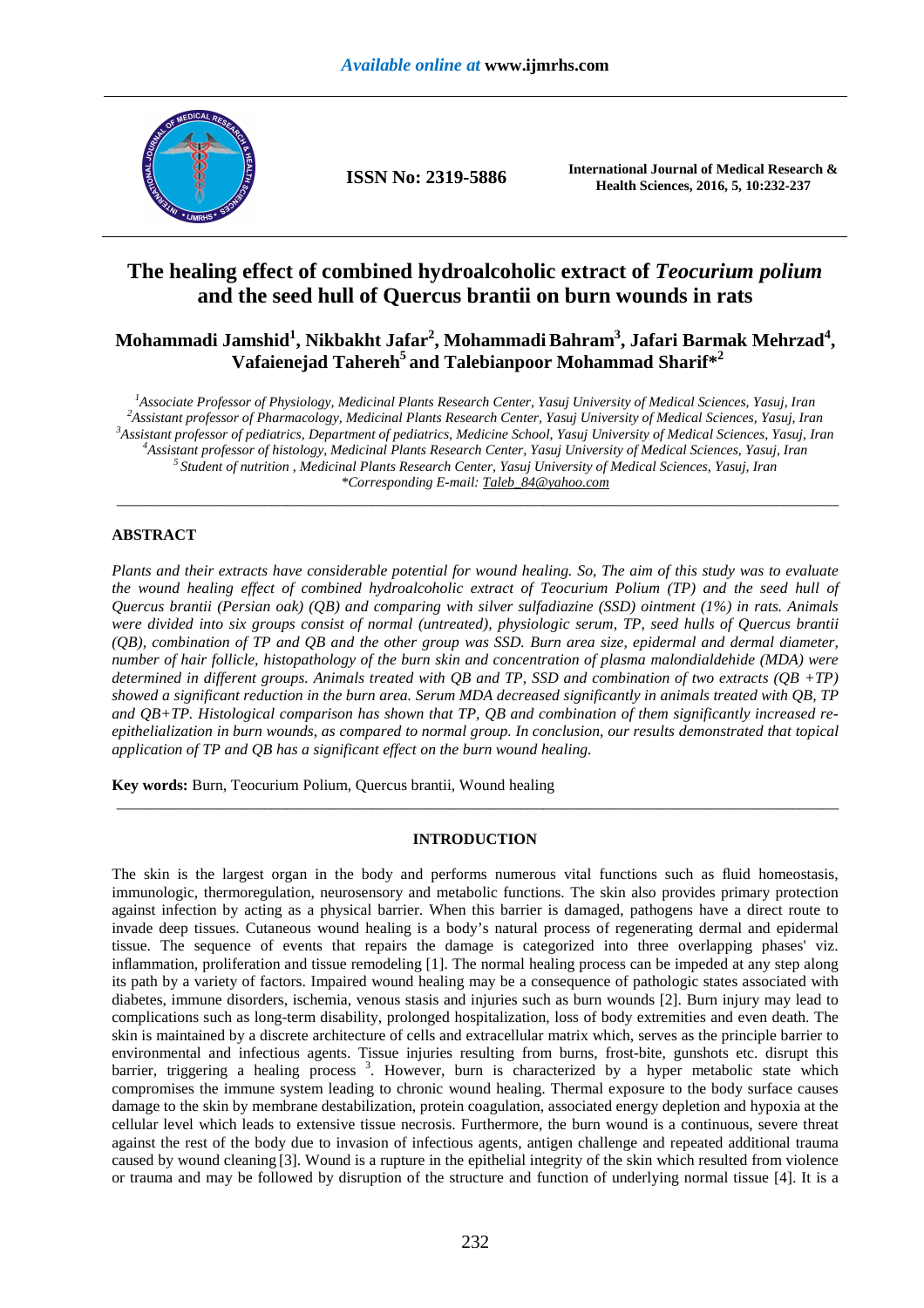clinical entity and is as old as mankind, often considered as major problem in clinical practice. Wound healing is any process which acts, or induced to act, to restore the integrity of the damaged tissues in order to replace lost tissues. It encompasses the activity of an intricate network of blood cells, cytokines, and growth factors which ultimately leads to the restoration to normal condition of the injured skin or tissue [5]. Research on wound healing agents is one of the developing areas in modern biomedical sciences and many studies have been conducted using different wound healing models. Synthetic chemical moieties are the present treatment regimens for the management of under healing of wound but they possess a wide range of side effects. In alternative and complementary systems of medicines such as oriental and aromatherapy, plants are being used to combat several disease and pathological conditions [6, 7, 8, 9]. Herbal products seem to possess moderate efficacy with little or no toxicity and are less expensive as compared to synthetic drugs [10, 11]. Many plants and plant-derived products have been shown to possess potent wound-healing activity. The presence of bioactive constituents in plants has urged researchers to screen medicinal plants with a view to determine potential wound healing activities [12]. Therefore research has prompted into herbal and natural products which known to increase the healing of different types of wounds and which can eliminate the side effects that were associated with the synthetic chemical drugs [13] Though some of these drugs have been screened scientifically for evaluation of their wound healing activity in different pharmacological models and patients [14], the potential of many of the traditionally used herbal agents remains unexplored [14]. Hence there is need to identify the various plants or their chemical entities and formulated them for treatment and management of burn wounds.

*\_\_\_\_\_\_\_\_\_\_\_\_\_\_\_\_\_\_\_\_\_\_\_\_\_\_\_\_\_\_\_\_\_\_\_\_\_\_\_\_\_\_\_\_\_\_\_\_\_\_\_\_\_\_\_\_\_\_\_\_\_\_\_\_\_\_\_\_\_\_\_\_\_\_\_\_\_\_*

Persian oak (Quercus brantii) (QB) of fagaceae family, grow in south-western of Iran. The seed hulls of Persian oak contain a high concentration of tannins. Many studies reported the effects of tannins against burns [15, 16, 17]. Tueocurium polium (family lamiaceae) (TP) named calpoureh in Iran and grow in Mediterranean and south-western of Iran [18]. The aerial parts of TP contain polyphenolic substances [12]. A few studies have shown that TP is effective at wound healing [10, 13]. In this regard, combination of these plant extracts may be has synergistic effects on burn wound healing.

The purpose of this study was to determine the healing effects of QB, TP and combination of them on burn wounds in rats and compare the results with silver sulfadiazine (SSD) ointment.

# **MATERIALS AND METHODS**

#### **2.1. Chemicals**

All reagents and solvents consist of 1,1,3,3-tetraethoxypropan (TEP), trichloroacetic acid (TCA), and thiobarbituric acid (TBA) were purchased from Sigma–Aldrich (Steinheim, Germany). Hematoxylin and eosine dyes were purchased from Merck Company (Germany). The silver sulfadiazine was purchased from Behvazan Company (Iran).

#### **2.2. Plant materials and preparation of the extract**

Fruits of Persian oak (QB, the fagaceae family) and aerial parts of TP were collected in September 2015 from Yasuj mountains and identified at the herbarium of research center of agriculture and natural sources, Yasuj University (Iran) where a voucher specimen was deposited. Seeds of QB were dried under shade in room temperature (30±5 ºC) and after drying, the loosened hulls separated from seeds (fruits) and powdered. Also, the fresh aerial parts of the TP plant were dried under shade and ground in a mortar. The 100 g of powdered plant materials were macerated with ethanol/water (70/30) to obtain the hydroalcoholic crude extract for 48 hours in room temperature. The extract was filtered using a sterile cloth sheet. Solvents were evaporated by drying at 55 ºC in a rotary evaporator prior to storage at 4 ºC. The hydroalcoholic extract solution was freshly prepared and administrated topically. In preliminary experiment the hydroalcoholic extract (70% ethanol) as well as fractions of the plant were screened for the presence of secondary metabolites, including alkaloids, flavonoids, polyphenols and tannins by using standard tests.

#### **2.3. Experimental animals**

Male wistar rats (200 - 220 g), from the central animal colony of the Yasuj University were used for this study. The animals were maintained under controlled environment at the Institute's animal house at  $25 \pm 1^{\degree}$  and 12-h light– dark cycle. The experiments were performed in accordance with the regulations specified by the Institute's Animal Ethical Committee and conform to the national guidelines on the care and use of laboratory animals, Iran. Animals were acclimatized for one week before the study, and during the experiment the animals were housed individually in their cages so as to avoid biting and possible wound scratch to each other. The animals were provided with water and food pellets *ad libtum* before and till the end of the experimental period.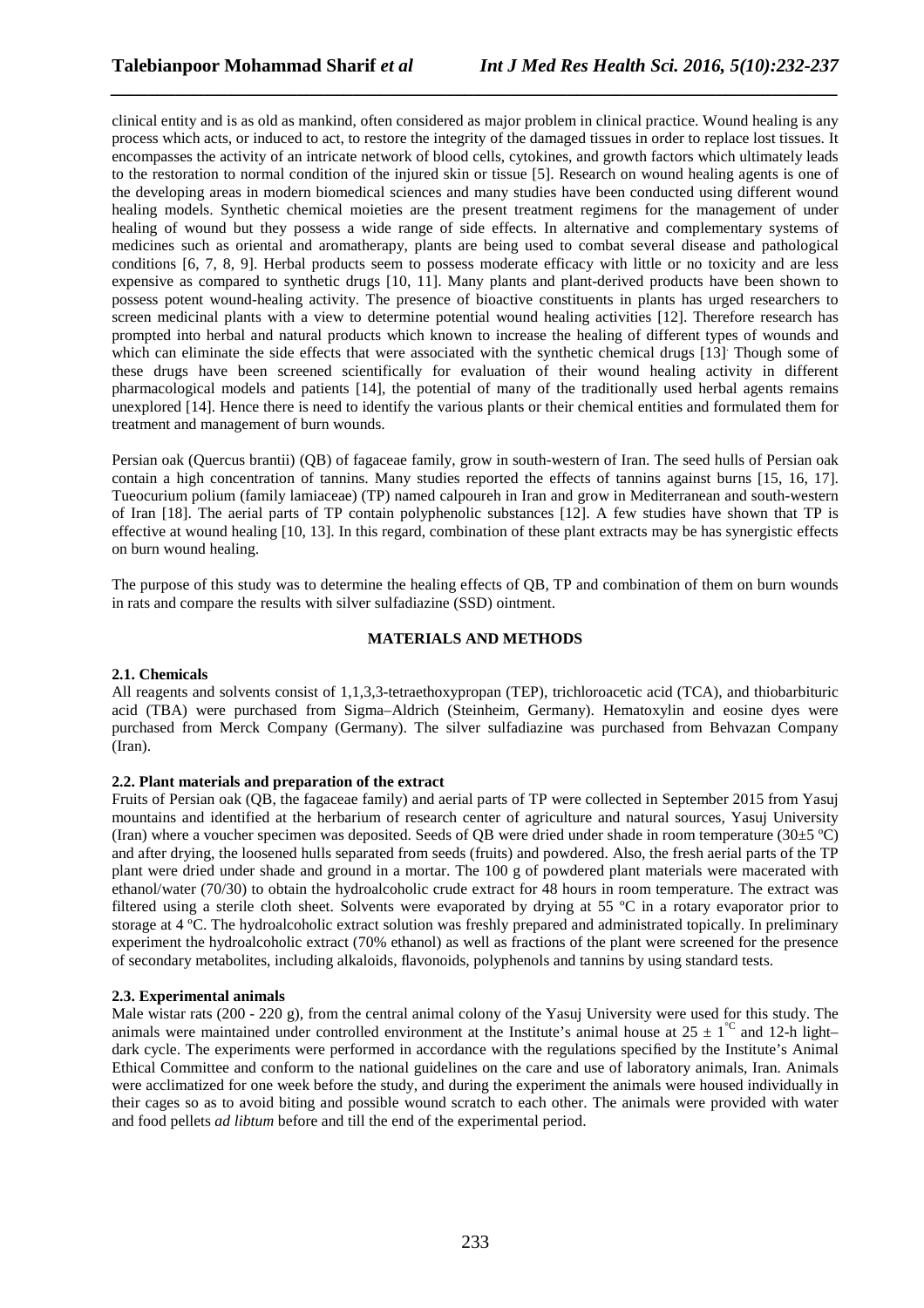## **2.4. Burn wound model**

Sixty male wistar rats (200-220 g) were randomly divided into six groups. The first group was given no treatment. This group did not receive second degree burns. The other groups induced burn. The second group received physiologic serum, the third group as positive control was treated with silver sulfadiazine (%1) ointment. The 4<sup>th</sup>, 5<sup>th</sup> and 6<sup>th</sup> groups were treated with hydroalcoholic extract of QB, TP and combination of QB and TP (50% of each extract) respectively. The animals were kept individually in standardized environmental condition with a temperature of 25±2ºC, under a 12:12-h light-dark cycle. Rats were given *ad libitum* access to food and water. This study was carried out in accordance with ethical principles of laboratory animal care. For creating burns, the animals were anesthetized by intra-peritoneal injection of thiopentone (40 mg/kg, i.p.), the dorsal surface of the rat was shaved, and the underlying skin cleaned with 70% ethanol.

*\_\_\_\_\_\_\_\_\_\_\_\_\_\_\_\_\_\_\_\_\_\_\_\_\_\_\_\_\_\_\_\_\_\_\_\_\_\_\_\_\_\_\_\_\_\_\_\_\_\_\_\_\_\_\_\_\_\_\_\_\_\_\_\_\_\_\_\_\_\_\_\_\_\_\_\_\_\_*

Then the animals were placed in the device with designed puncture on it with dimensions of  $2 \text{ cm}^2$ . The skin of animals heated to 90–95 ºC with a metal rod heated in boiling water for 10 seconds. The damaged skin was cleaned with normal saline. To prevent hypovolemic shock 2.5 mL of physiologic serum injected to all animals. Single burn wound was created on dorsal part of each rat. After 24 h, dead tissues were excised using sterile surgical blade. Animals were allowed to recover from anesthesia and housed individually in sterile cages. Every day, dead tissues were cleaned using a piece of sterile gauze. During the cleaning of wounds the healing process was disrupted and removes the treatments that were topically applied. By the way, for all groups, the extracts of plants, SSD and physiologic serum were applied topically, once daily for 10 days as described above and total amount of each treatment applied was so as to cover the whole raw area of wound/ulcer. Wounds were covered and wrapped wound with a gauze bandage for protecting from animals licking.

# **2.5. Histopathological evaluation**

The granulation tissues were excised on day 10 post-wounding and fixed in 10% neutral formalin. The animals were scarified and injured tissues were removed carefully, divided into two sections with length of 1cm. Wound tissues were immediately preserved in 10% buffered formalin and passed through different grades of alcohol in order to ensure complete dehydration of tissues and then embedded in paraffin wax. Serial sections of paraffin embedded tissues of 6 µm thickness were cut using a microtome and stained with haematoxylin and eosin stain and observed for the histopathological changes under microscope. The burn surface areas were measured by ruler and were taken from center of burn area. Then a photograph of each section was produced using a microscope (Olympus, Model: BX51, Japan) at the magnification of 400. The captured images were digitized using Olysia software.

## **2.6. Malondialdehyde (MDA) measurement**

Malondialdehyde (MDA) of the treated and untreated wound tissues were analyzed with the UV–Vis spectrophotometer (model V-530, Jusco, Japan) at 10 days after burn tissue harvesting. Recording the absorption spectra and absorbance measurements were carried out with a UV–Vis spectrophotometer using 1.0 cm quartz cells at  $\lambda$  = 532 nm. A part of injured tissues isolated and immediately was transferred to nitrogen tank for measurement of MDA. MDA was assessed based on the reaction of thiobarbituric acid (TBA) with  $MD<sup>14</sup>$ . Three skin samples were randomly chosen in each site for MDA assay and the means were analyzed.

#### **2.7. Statistical analysis**

All data were expressed as mean ± S.D. Data were analyzed using one-way ANOVA, followed by a post hoc Tukey's test. Differences were considered to be significantly when  $p \leq 0.05$ .

# **RESULTS**

In this study the several parameters such as burn area, epidermal thickness, dermis thickness, the number of follicle and the malondialdehyde concentration were investigated and optimized versus to treated animals with QB , TP QB+TP extracts and SSD ointment. According to the obtained results, the animals treated with QB and TP extracts show improved of wound healing, so that after 10 days of treatment, burn areas were reduced to approximately 100% of the original size. Also, SSD and combination of two extracts (QB +TP) showed a significant reduction in the burn area, but the average size of burn was not restore to the normal control in these groups. The figures of merits are summarized in Table 1. The thickness of the epidermis and dermis in the case of TP and QB groups increased with comparison to normal group. Also, serum MDA decreased significantly in animals treated with QB, TP and QB+TP (Table 1). This parameter in SSD group did not show significant difference. The number of hair follicles significantly increased in groups received extract of QB, TP and QB+TP compared to the normal group. According to the obtained results, it is conclude that the combination of the extract from QB and TP have a significant effect on the healing wound burn. In fact, due to synergistic effect of these plants the improvement in wound burn has been seen in comparison to individual extract of TP or QB.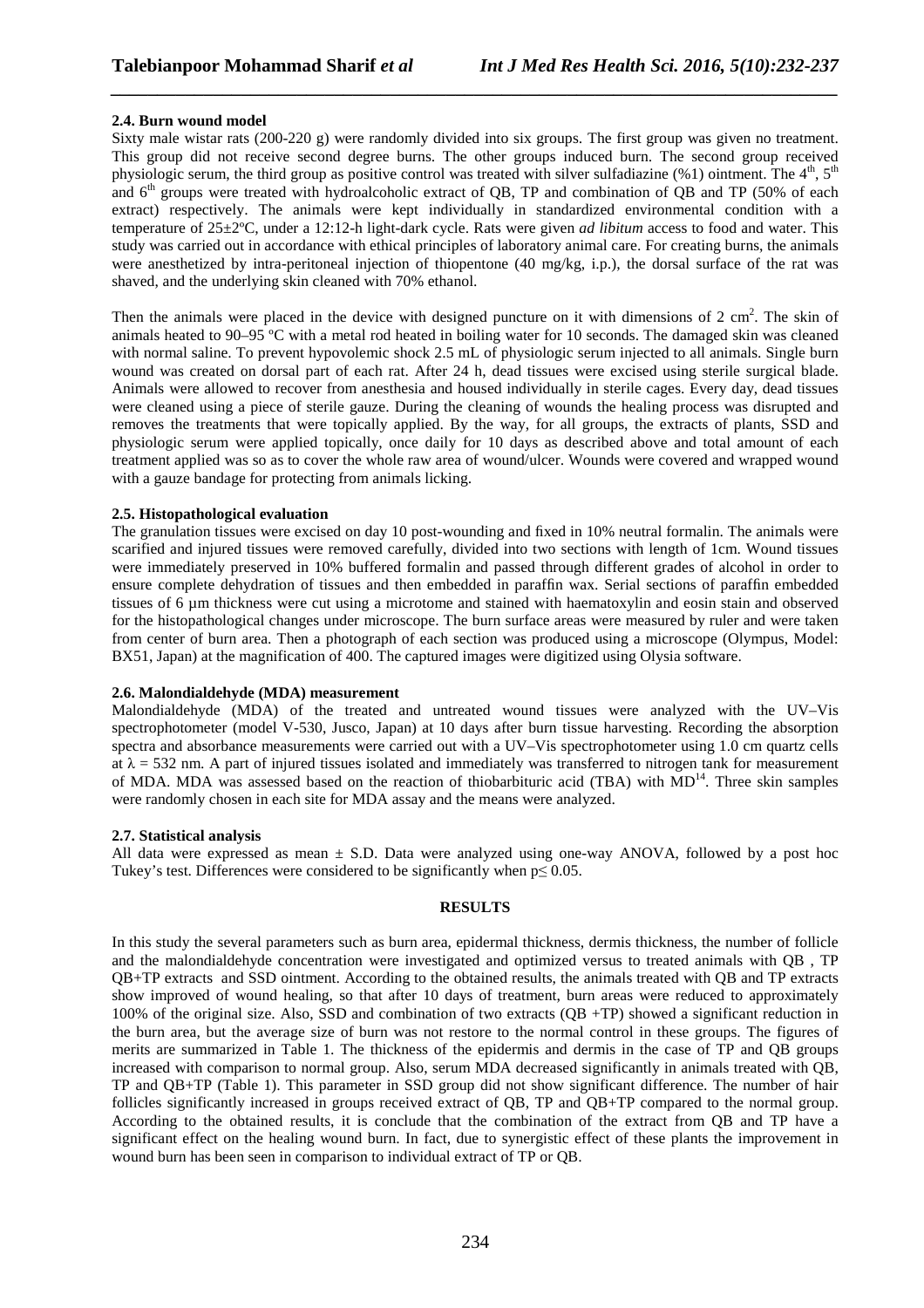#### **Histhopathalogical survey of the wound healing process**

The histological study showed that the tissue formation was more than in treatment groups compare to the normal group. There was no difference between QB+TP and SSD groups. Haematoxylin and eosin stained sections of granulations tissue collected on various days were examined for cellular infiltration, neo-vascularisation, epithelial regeneration and matrix organization. In the  $10<sup>th</sup>$  Day, sections showed increased cellular infiltration in animals topically treated with the SSD ointment (Fig. 1B than control Fig. 1A) and, epidermal regeneration was not observed. On day 12, a well-advanced organization of granulation tissue and on-going epithelialization was observed in treated groups, either with SSD cream or TP, QB and QB+TP extract (Fig. 1 C, D and E, respectively). The histological examination showed that the original tissue regeneration was much faster in the skin wound treated with extract or SSD without any edema, congestion or inflammatory disorders. There was full thickness epidermal regeneration which covered completely the wound area. The epidermis was thick and disorganized, especially when compared with the adjacent normal skin. The keratin layer was thick with focal parakeratosis. The dermis was cellular with proliferation of fibroblasts, laying down disorganized and poorly oriented collagen fibers. Prominent capillary-sized blood vessels were seen. Scattered collections of inflammatory cells, consisting mainly of macrophages and few neutrophils were also present throughout the whole thickness of the dermis.

*\_\_\_\_\_\_\_\_\_\_\_\_\_\_\_\_\_\_\_\_\_\_\_\_\_\_\_\_\_\_\_\_\_\_\_\_\_\_\_\_\_\_\_\_\_\_\_\_\_\_\_\_\_\_\_\_\_\_\_\_\_\_\_\_\_\_\_\_\_\_\_\_\_\_\_\_\_\_*

## **DISCUSSION**

Medicinal plants have been used extensively in accelerating burn wound healing due to chemical components such as flavonoids and tannin [12]. The existences of the flavonoids materials in the aerial parts of *T. polium* were studied in previous literature [12, 13, 15]. On the other hand it is found that the hydro-alcoholic extract of Q. brantii had active components such as tannins and flavonoids [16]. T. polium has pharmacological effects such and antispasmodic, antibacterial, anti-inflammatory, antioxidant, antiulcerogenic, antinociceptive [17, 18]. Also, it has been reported that Q. Brantii has antioxidant and antimicrobial properties [1]. Therefore, it would be reasonable to assume that the burn wound healing properties of *T. polium and* Q. Brantii *can* be attributed to bioactive components available in these plants. Silver sulfadiazine as a popular drug for treatment of burn has antiseptic, antimicrobial and anti-inflammatory effects [16].

Our results showed that the therapeutic effect of Q. Brantii and T. Polium on burn area was comparable to SSD. A numerous studies have been proposed that T. Polium and Q. Brantii promoted wound healing. Ansari et al. reported that T. Polium extract facilitated the burn wound healing [13]. Similar results have been reported by Karimi and Moradi for Q. brantii possibly due to its antioxidant potential [19]. In addition to favorable action of extracts on Burn area, hydroalcholic extract of these plants significantly reduced plasma MDA levels. Indeed, decrease of MDA was in parallel with reduction of burn area in receiving groups of extracts alone or combination of two extracts. Some studies have proposed that oxidative stress has a pivotal role in the burn wound healing that could be prevented by antioxidants. In this study SSD has not been shown antioxidant effect. It seems that other mechanisms such as anti-inflammatory and antimicrobial effects are important than oxidative stress in wound healing process. We also, postulated that combination of two extracts could potentiate these favorable effects. So, we concluded that, there is a synergistic effect between fractions of these two extracts. The pathological studies revealed a significant change of the epidermal and dermal thickness between treated groups and normal group after ten days. In conclusion, our results demonstrated that the topical extract of T. Polium or Q. Brantii can be used to treat burn injuries. It has also been shown that combination of these two extracts has beneficial healing effect on burn, but it was not more effectively than any of extracts alone.

**Table 1: Effect of alcoholic extract of Q.B, T.P and QB+TP Extract on Burn area, epidermal thickness, dermis thickness number of hair follicle and MDA in different groups** 

| Groups<br>Parameters             | Normal         | Normal saline   | <b>SSD</b>      | <b>OB</b>        | TP                | <b>OB+TP</b> Extract |
|----------------------------------|----------------|-----------------|-----------------|------------------|-------------------|----------------------|
| Burn area $(cm2)$                |                | $0.72 + 0.25$   | $0.44 + 0.04*$  | $0**$            | ∩**               | $0.4 + 0.29*$        |
| Epidermal thickness (um)         | $75 + 5.41$    | $41.1 + 5.87$   | $34.49 + 9.14$  | $41.37 + 6.9$    | $52.14 + 8.25$    | $58.1 \pm 0.8$       |
| Dermis thickness (um)            | $1200+35.2$    | $780+42.4$      | $980+48.8$      | $898 + 54.5$     | $901 + 64.4$      | $1051 + 54.8$        |
| Number of hair follicle $(mm^2)$ | $8+1.23$       | $2+0.14$        | $1 \pm 0.05$    | $5+1.07**$       | $4 + 98$ **       | $6+0.76*$            |
| Malondialdehyde (µmol/L)         | $.48 \pm 0.25$ | $3.79 \pm 0.31$ | $3.43 \pm 0.29$ | $3.22 \pm .21**$ | $3.24 \pm 0.11**$ | $2.24 \pm 0.30**$    |

*Data are means ±SE (n = 10 rats/group). \* Significant different from treatment groups vs. normal saline group (P < 0.05). \*\* Significant different from treatment groups vs. normal saline group (P < 0.01).*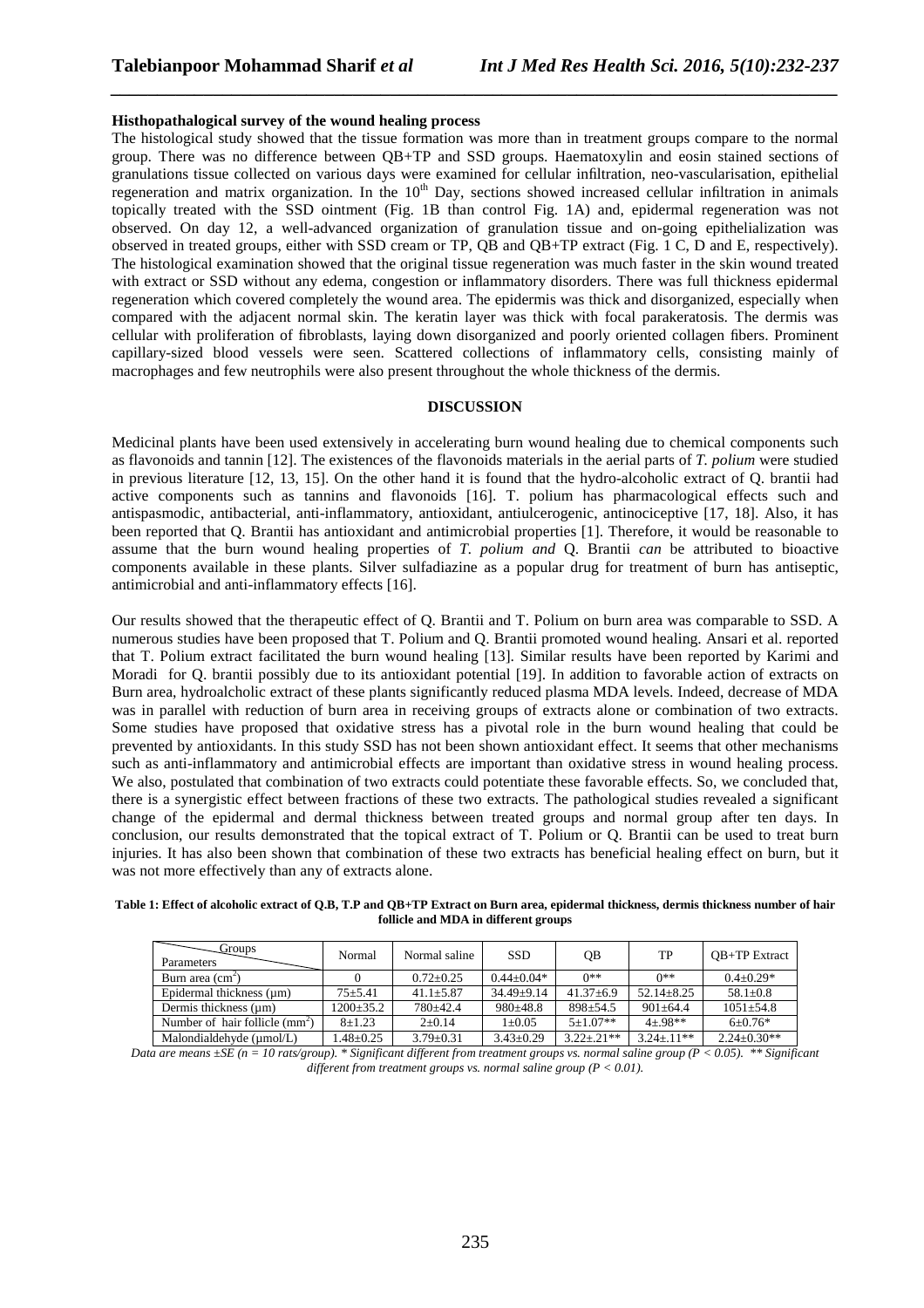

**Figure 1. Comparison of the trend of regeneration of skin injured by burn wounds in all groups, EH staining, 40-optical microscope. A-Treated with physicologic serum, B- Treated with silver sulfadiazine, C- Treated with Tueocurium Polium extract, D- Treated with Quersus Brantii extract, E- Treated with Tueocurium Polium - Quersus Brantii extract** 

# **Acknowledgements**

The authors would like to thank at Medicinal Plants Research Center, Yasuj University of Medical Sciences, Yasuj, Iran.

**Financial Disclosure:** The authors declare that there is no conflict of interest with any financial organization regarding the material discussed in the manuscript.

**Authors' Contribution:** Proposal design: Jamshid Mohammadi, Mohammad Sharif Talebianpoor**;** Material preparation: Jamshid Mohammadi, Mehrzad Jafari Barmak, Carrying out the experiment: Mehrzad Jafari Barmak; Data analysis: Mohammad Sharif Talebianpoor**,** Jamshid Mohammadi, Mehrzad Jafari Barmak; Manuscript preparation: Mohammad Sharif Talebianpoor**,** Jamshid Mohammadi, Jafar Nikbakht, Mohammadi Bahram 3 , Tahereh Vafaienejad

#### **Funding/Support**

The funding of this study was supported by Medicinal Plants Research Center, Yasuj University of Medical Sciences.

# **Conflict of Interests**

The authors have declared that no conflict of interests exists.

# **REFERENCES**

[1] Seyyednejad SM, Motamedi H. A review on native medicinal plants in khuzestan, iran with antibacterial properties. International journal of pharmacology. 2010; 6:551-560.

[2] Heggers JP HS, Ko F, Hayward PG, Carp S, Robson MC. Pseudomonas aeruginosa exotoxin A: its role in retardation of wound healing: the 1992 Lindberg Award. J Burn Care Rehabil. 1992; 13:512-518.

[3] Dorai AA. Wound care with traditional, complementary and alternative medicine. Indian J Plast Surg 2012; 45:418-24.

[4] Procter F. Rehabilitation of the burn patient. Indian J Plast Surg. 2010; 43:S101-113.

[5] Fahimi Sh, Abdollahi M, Mortazavi SA. Burn healing plants in Iranian Traditional Medicine. Research Journal of Pharmacognosy. 2015; 2:53-68.

[6] Azizi S GPA, Amirmohammadi M. Effect of hydro-alcoholic extract of persian oak (quercus brantii) in experimentally gastric ulcer. Iran J Pharm Res. 2014; 13:967-74.

[7] Halkes SB, van den Berg AJ, Hoekstra MJ, du Pont JS, Kreis RW. Treatment of burns: new perspectives for highly purified tannic acid? . Burns. 2001; 27:299-300.

[8] Bahramikia S, Yazdanparast R. Phytochemistry and medicinal properties of Teucrium polium L. (Lamiaceae). Phytother Res. 2012; 26:1581-93.